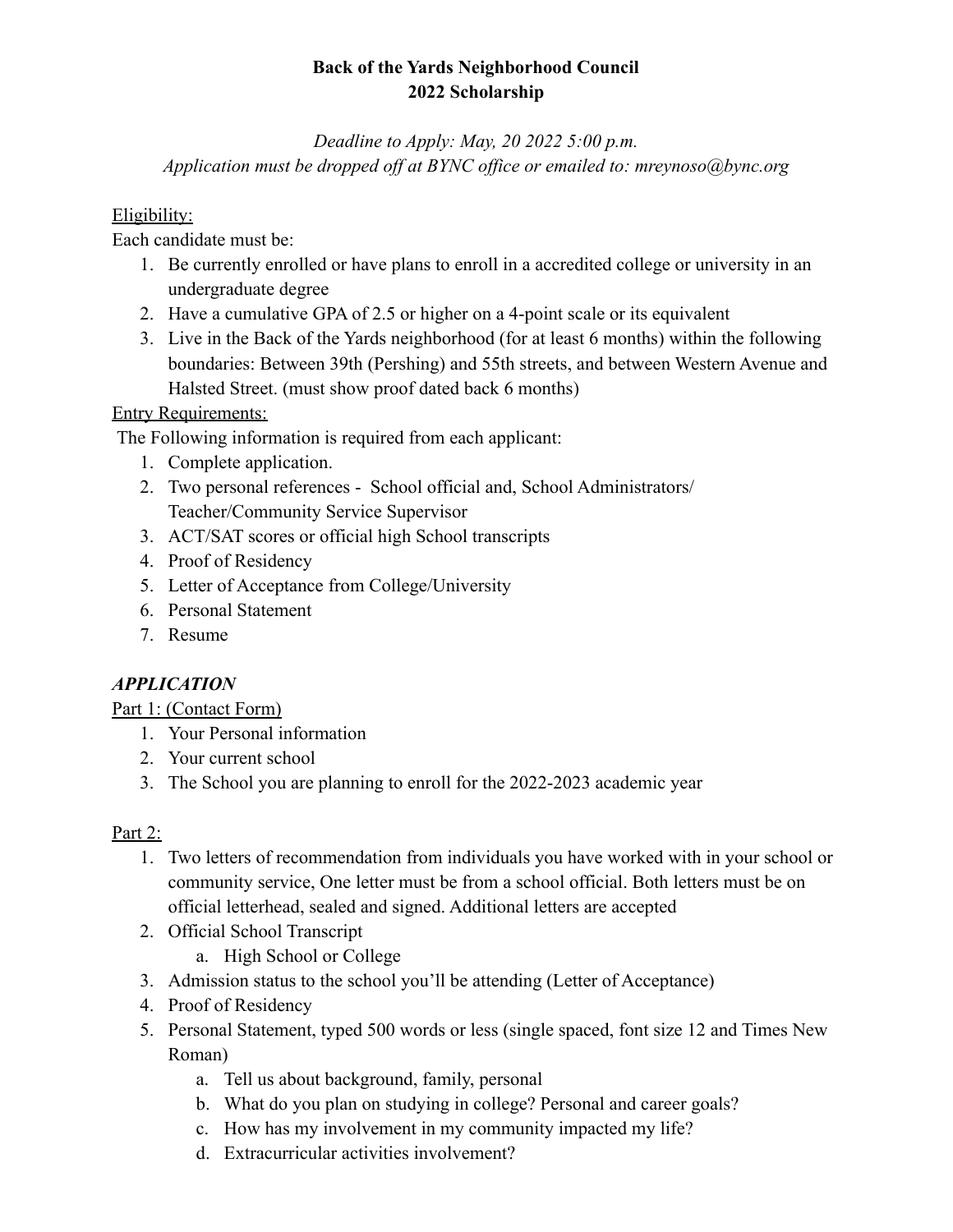- e. How have you demonstrated leadership skills in your volunteer work, school work or extracurricular activities?
- f. Tell us about challenges you and your family may have faced to pay for college and how are you overcoming them?
- 6. Updated resume that includes:
	- a. Work experience, if applicable
	- b. Service learning/community service
	- c. Extracurricular activities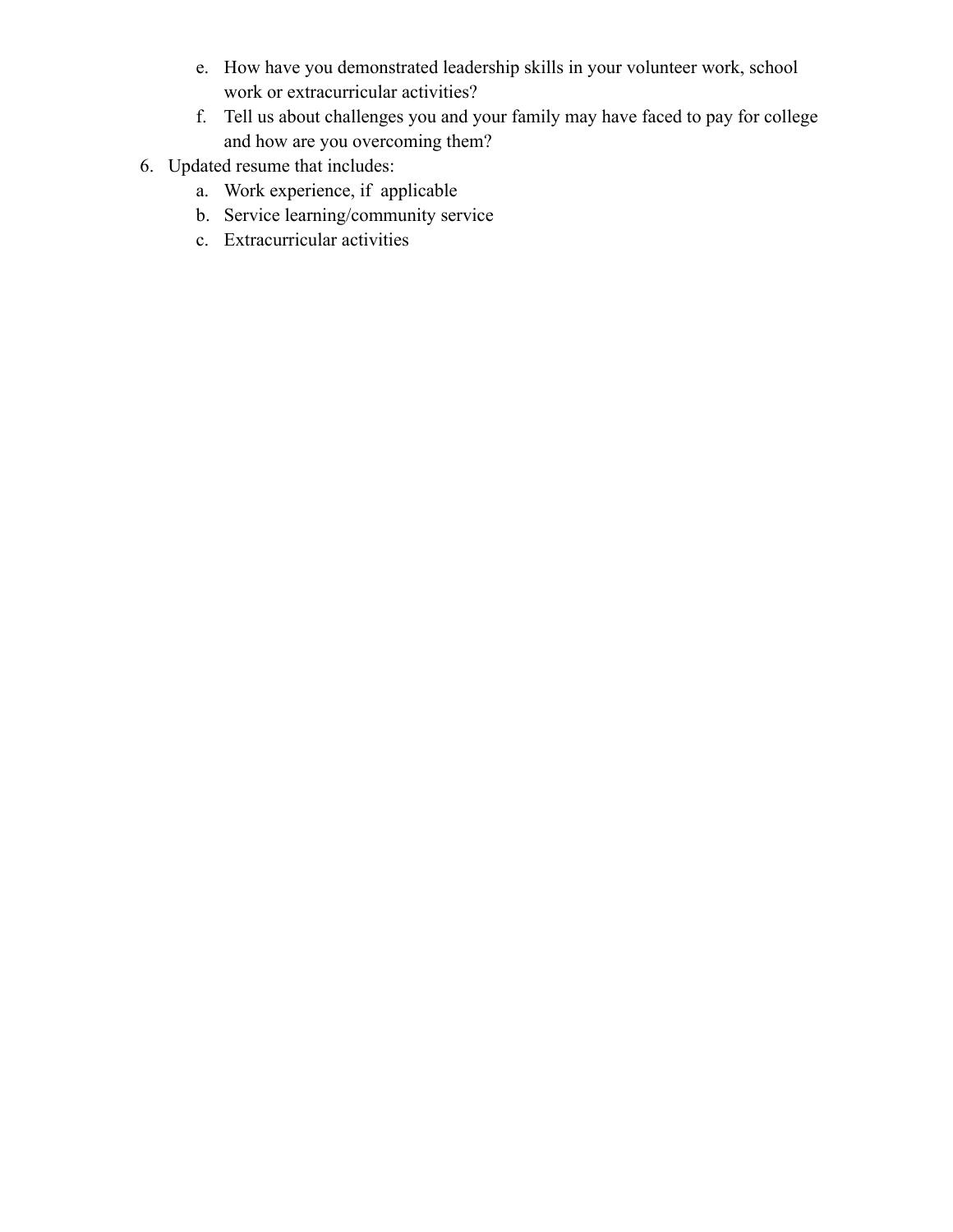#### Part 1: Contact information

Student Name:

Date of Birth:

Address:

Home Phone: Cell Phone:

Email:

Current School:

School you plan on attending (2022-2023 academic year):

Are you eligible for financial aid? Yes No

Parent/Guardian 1 Name:

Occupation:

Parent/Guardian 2 Name:

Occupation:

Student Signature:

Parent/Guardian Signature: (if student is a minor)